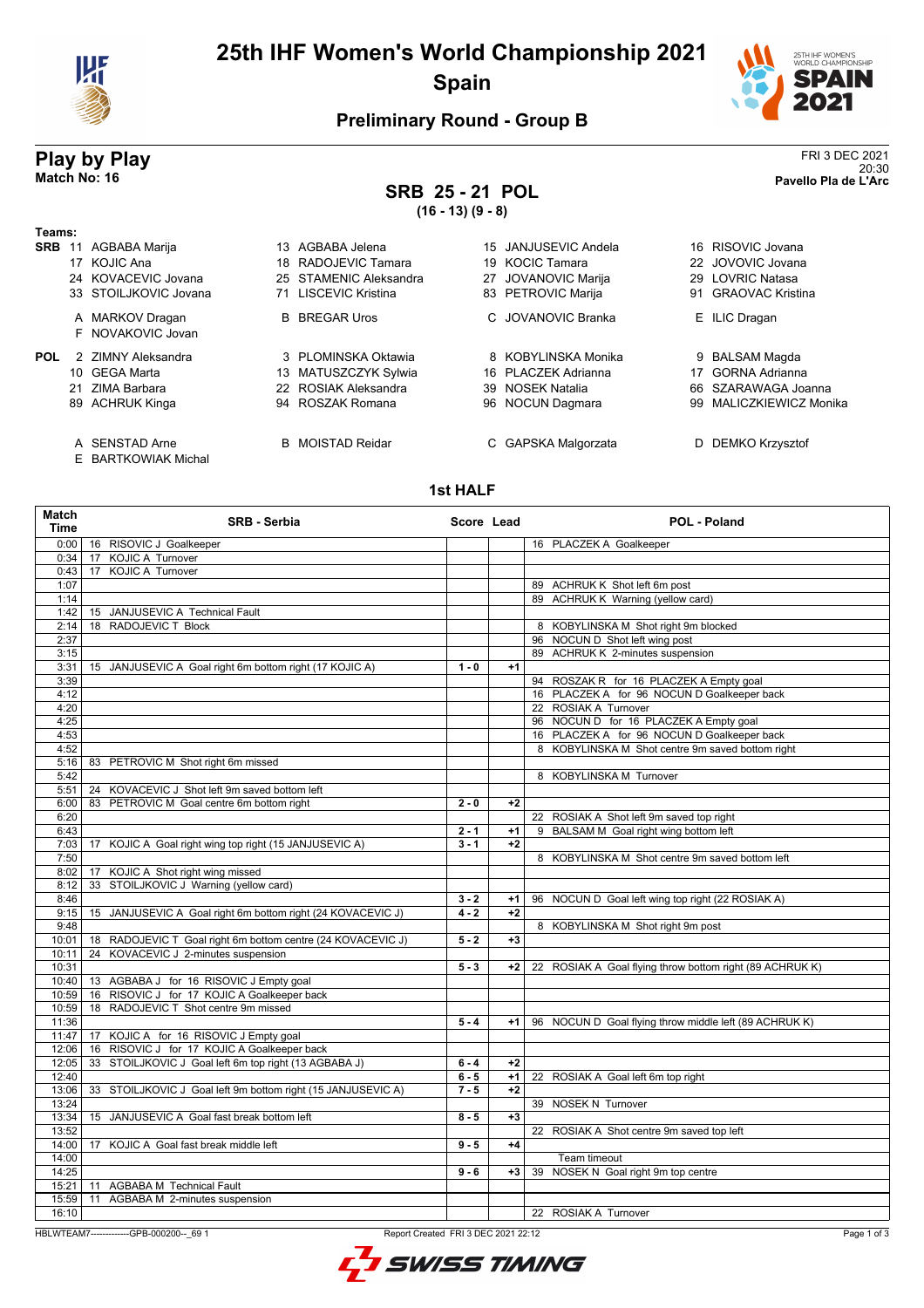

**25th IHF Women's World Championship 2021 Spain**



### **Preliminary Round - Group B**

# **Play by Play**<br>Match No: 16<br>Pavello Pla de L'Arc

20:30 **Match No: 16 Pavello Pla de L'Arc**

#### **SRB 25 - 21 POL (16 - 13) (9 - 8)**

#### **1st HALF**

| <b>Match</b><br><b>Time</b> | <b>SRB - Serbia</b>                                           | Score Lead |      | POL - Poland                                              |
|-----------------------------|---------------------------------------------------------------|------------|------|-----------------------------------------------------------|
| 16:16                       | 13 AGBABA J Goal fast break top left (33 STOILJKOVIC J)       | $10 - 6$   | $+4$ |                                                           |
| 16:41                       |                                                               | $10 - 7$   | $+3$ | 22 ROSIAK A Goal flying throw bottom centre (89 ACHRUK K) |
| 16:52                       | 15 JANJUSEVIC A for 16 RISOVIC J Empty goal                   |            |      |                                                           |
| 17:09                       | 16 RISOVIC J for 29 LOVRIC N Goalkeeper back                  |            |      |                                                           |
| 17:22                       | 18 RADOJEVIC T Technical Fault                                |            |      |                                                           |
| 17:51                       |                                                               |            |      | 9 BALSAM M Shot right wing missed                         |
| 18:29                       | 13 AGBABA J 7m received                                       |            |      | 89 ACHRUK K 7m caused                                     |
| 18:42                       | 33 STOILJKOVIC J Goal Penalty shot bottom left (13 AGBABA J)  | $11 - 7$   | $+4$ |                                                           |
| 19:36                       | 33 STOILJKOVIC J Steal                                        |            |      | 22 ROSIAK A Turnover                                      |
| 19:40                       | 24 KOVACEVIC J Shot centre 6m saved top left                  |            |      |                                                           |
| 20:10                       |                                                               | $11 - 8$   | $+3$ | 39 NOSEK N Goal right 9m top right                        |
| 20:41                       | 24 KOVACEVIC J Goal left 9m bottom left                       | $12 - 8$   | $+4$ |                                                           |
| 20:50                       |                                                               | $12 - 9$   | $+3$ | 39 NOSEK N Goal centre 9m bottom left                     |
| 21:24                       | 83 PETROVIC M Goal centre 6m bottom centre (33 STOILJKOVIC J) | $13 - 9$   | $+4$ |                                                           |
| 21:37                       |                                                               | $13 - 10$  | $+3$ | 39 NOSEK N Goal right 6m bottom left                      |
| 22:14                       | 15 JANJUSEVIC A Turnover                                      |            |      |                                                           |
| 22:21                       |                                                               | $13 - 11$  | $+2$ | 96 NOCUN D Goal left 6m bottom right (39 NOSEK N)         |
| 22:31                       | <b>Team timeout</b>                                           |            |      |                                                           |
| 22:32                       |                                                               |            |      | 94 ROSZAK R for 16 PLACZEK A Empty goal                   |
| 22:49                       | 15 JANJUSEVIC A Goal right 6m top left (71 LISCEVIC K)        | $14 - 11$  | $+3$ |                                                           |
| 23:25                       | 33 STOILJKOVIC J 7m caused                                    |            |      | 39 NOSEK N 7m received                                    |
| 23:41                       |                                                               | $14 - 12$  | $+2$ | 9 BALSAM M Goal Penalty shot bottom right (39 NOSEK N)    |
| 24:49                       | <b>LISCEVIC K Technical Fault</b><br>71                       |            |      |                                                           |
| 25:04                       |                                                               |            |      | 2 ZIMNY A Technical Fault                                 |
| 25:35                       | 18 RADOJEVIC T Shot left wing saved bottom centre             |            |      |                                                           |
| 25:42                       |                                                               |            |      | 2 ZIMNY A Shot left 6m missed                             |
| 26:11                       |                                                               |            |      | 16 PLACZEK A for 94 ROSZAK R Goalkeeper back              |
| 26:18                       | 83 PETROVIC M Goal centre 6m top centre                       | $15 - 12$  | $+3$ |                                                           |
| 26:43                       | 33 STOILJKOVIC J 2-minutes suspension                         |            |      |                                                           |
| 27:19                       |                                                               |            |      | 89 ACHRUK K Technical Fault                               |
| 27:30                       | 71 LISCEVIC K for 16 RISOVIC J Empty goal                     |            |      |                                                           |
| 28:04                       | 24 KOVACEVIC J Shot left 6m saved middle left                 |            |      |                                                           |
| 28:27                       | 15 JANJUSEVIC A Goal right 6m bottom right (71 LISCEVIC K)    | $16 - 12$  | $+4$ |                                                           |
| 28:40                       | 16 RISOVIC J for 29 LOVRIC N Goalkeeper back                  |            |      |                                                           |
| 28:56                       |                                                               | $16 - 13$  | $+3$ | 17 GORNA A Goal right wing bottom left (39 NOSEK N)       |

#### **2nd HALF**

| <b>Match</b><br>Time                                                                          | <b>SRB - Serbia</b>                                          | Score Lead |      | <b>POL - Poland</b>                                    |
|-----------------------------------------------------------------------------------------------|--------------------------------------------------------------|------------|------|--------------------------------------------------------|
| 30:00                                                                                         | 16 RISOVIC J Goalkeeper                                      |            |      | 99 MALICZKIEWICZ M Goalkeeper                          |
| 30:29                                                                                         | 83 PETROVIC M Block                                          |            |      | 22 ROSIAK A Shot centre 9m blocked                     |
| 31:04                                                                                         |                                                              |            |      | 22 ROSIAK A Shot left 9m saved top centre              |
| 31:34                                                                                         | 83 PETROVIC M 7m received                                    |            |      | 10 GEGA M 7m caused                                    |
| 31:34                                                                                         | 33 STOILJKOVIC J Goal Penalty shot top right (83 PETROVIC M) | $17 - 13$  | $+4$ |                                                        |
| 32:23                                                                                         |                                                              |            |      | 39 NOSEK N Shot centre 9m saved middle centre          |
| 32:56                                                                                         | 15 JANJUSEVIC A Goal centre 9m bottom left (71 LISCEVIC K)   | $18 - 13$  | $+5$ |                                                        |
| 33:28                                                                                         |                                                              |            |      | 96 NOCUN D Shot left wing post                         |
| 33:56                                                                                         | <b>LISCEVIC K Turnover</b><br>71                             |            |      |                                                        |
| 34:42                                                                                         | PETROVIC M Block<br>83                                       |            |      | 39 NOSEK N Shot centre 9m blocked                      |
| 35:03                                                                                         | 33 STOILJKOVIC J Block                                       |            |      | 89 ACHRUK K Shot left 9m blocked                       |
| 35:16                                                                                         |                                                              |            |      | 8 KOBYLINSKA M Technical Fault                         |
| 36:06                                                                                         |                                                              |            |      | 8 KOBYLINSKA M 2-minutes suspension                    |
| 36:53                                                                                         |                                                              |            |      | 13 MATUSZCZYK S for 99 MALICZKIEWICZ M Empty goal      |
| 36:56                                                                                         | 29 LOVRIC N Goal right wing bottom left (33 STOILJKOVIC J)   | $19 - 13$  | $+6$ |                                                        |
| 37:16                                                                                         |                                                              |            |      | 99 MALICZKIEWICZ M for 9 BALSAM M Goalkeeper back      |
| 37:37                                                                                         |                                                              | $19 - 14$  | $+5$ | 22 ROSIAK A Goal centre 9m bottom left                 |
| 38:01                                                                                         | 33 STOILJKOVIC J Technical Fault                             |            |      |                                                        |
| 38:06                                                                                         |                                                              | $19 - 15$  | $+4$ | 96 NOCUN D Goal fast break bottom left (89 ACHRUK K)   |
| 38:47                                                                                         | 25 STAMENIC A Shot left wing saved middle centre             |            |      |                                                        |
| 39:23                                                                                         |                                                              |            |      | 22 ROSIAK A Turnover                                   |
| 39:58                                                                                         | 24 KOVACEVIC J Technical Fault                               |            |      |                                                        |
| 40:04                                                                                         |                                                              | $19 - 16$  | $+3$ | 9 BALSAM M Goal right 6m bottom right (89 ACHRUK K)    |
| 40:38                                                                                         | 24 KOVACEVIC J Goal centre 9m bottom left (15 JANJUSEVIC A)  | $20 - 16$  | $+4$ |                                                        |
| 40:48                                                                                         |                                                              | $20 - 17$  | $+3$ | 96 NOCUN D Goal left wing bottom left (8 KOBYLINSKA M) |
| 41:25                                                                                         | PETROVIC M Technical Fault<br>83                             |            |      |                                                        |
| 42:24                                                                                         | 83 PETROVIC M Block                                          |            |      | 22 ROSIAK A Shot left 9m blocked                       |
| 42:36                                                                                         | 18 RADOJEVIC T 7m caused                                     |            |      | 13 MATUSZCZYK S 7m received                            |
| 42:41                                                                                         | 91 GRAOVAC K for 16 RISOVIC J Goalkeeper Substitution        |            |      |                                                        |
| HBLWTEAM7-------------GPB-000200-- 69 1<br>Report Created FRI 3 DEC 2021 22:12<br>Page 2 of 3 |                                                              |            |      |                                                        |